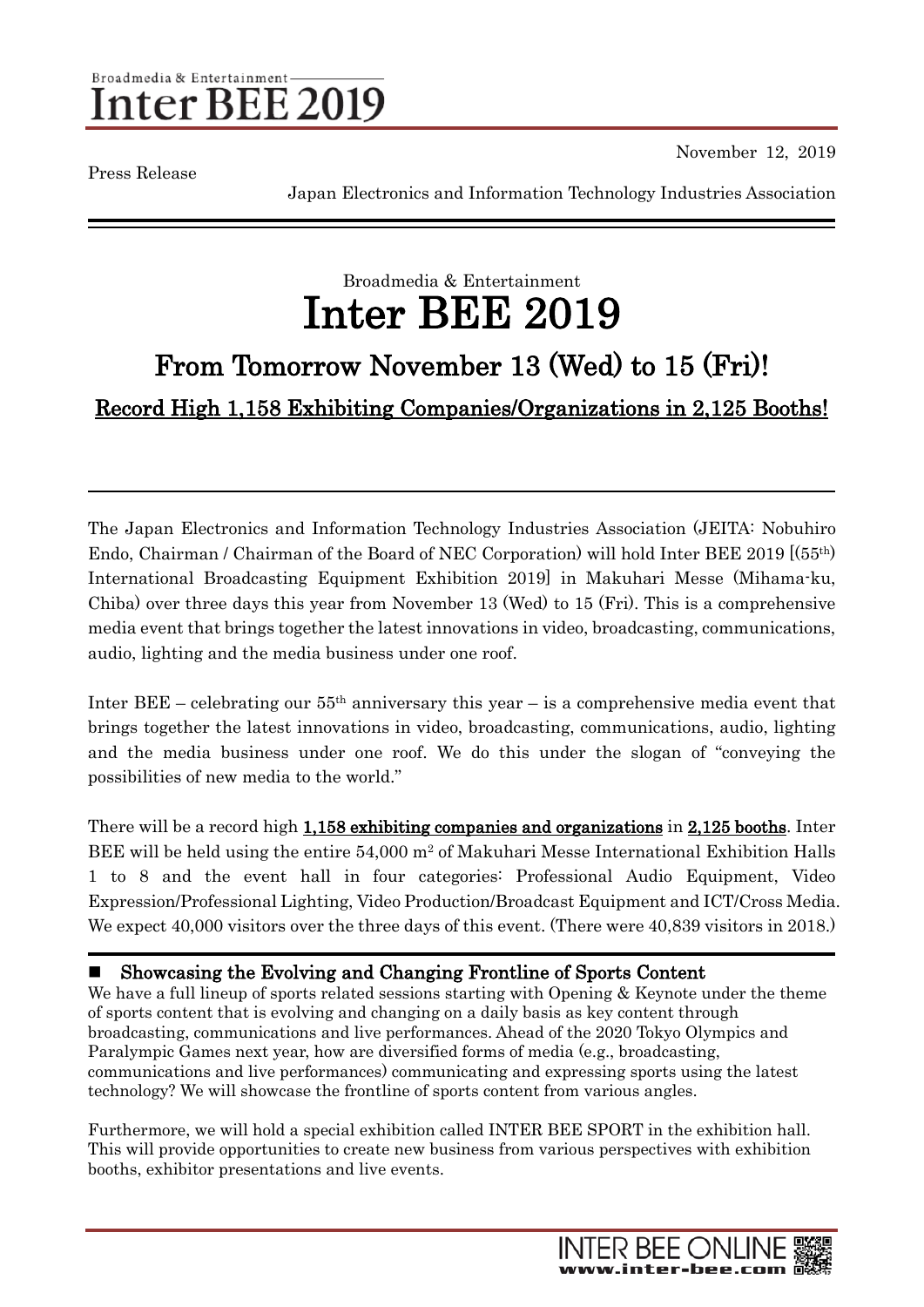#### Latest IP Trends, Fusion of Broadcasting and Communications, 5G, and Expanding Media and Content Creative

We will implement special events to propose and showcase future possibilities by capturing the latest trends in media and entertainment from various perspectives in the exhibition hall. We will introduce the current state of interoperability with a real IP device demo exhibition under three themes and hold a 4K/HD-compatible full IP outside broadcasting vehicle exhibition and relay seminar in the INTER BEE IP PAVILION. We will promote the possibilities in the media and entertainment field that is expected to serve as a usage case for the fifth-generation mobile communications system (5G) in INTER BEE 5G. This will provide the opportunity for networking with 5G related operators, video producers, broadcasters, distributors, content holders and other stakeholders. Furthermore, we will showcase the present and future of media and entertainment from various perspectives with INTER BEE CONNECTED, an event to propose the next step in broadcasting from the accelerating fusion of broadcasting and communications, INTER BEE IGNITION, an event to propose the possibilities of expressions and contents extended to new media, and INTER BEE CREATIVE, an event to showcase the latest trends and the creativity of those from the frontline of video production.

#### ■ More Than 100 Sessions to Be Held over Three Days

The keywords for this year's INTER BEE FORUM include sports, AI, 5G, IP conversion, 4K/8K content production and radio management. A total of over 100 sessions with various themes will be held during the three days of Inter BEE 2019.

We are now accepting advance reservations to attend the various sessions of INTER BEE FORUM and the special exhibition and stage sessions to be held in the exhibition hall on the official Inter BEE 2019 website.

\*This excludes some mini stages.

#### ■ Largest Ever! Global Scale High-quality Speaker Experience

INTER BEE EXPERIENCE has now become an established event of Inter BEE. We will be hosting this event again this year to experience the demo of speakers used in live events. This demo will bring together 18 products from 15 brands under one roof – the largest ever number on record – in the large arena of Makuhari Messe Event Hall. This will make it possible to experience that quality with a loud sound. In addition, we will set up an area to experience microphones and headphones for professional users in the exhibition hall. This will be a valuable opportunity to see high-quality products lined up for which there are few chances to listen and compare.

#### Overview of Inter BEE 2019

- Name: Inter BEE 2019 / (55th) International Broadcasting Equipment Exhibition 2019
- Dates:  $10$  a.m. to  $5:30$  p.m. on November 13 (Wed) and 14 (Thu) and 10 a.m. to  $5$  p.m. on November 15 (Fri), 2019
- Venue: Makuhari Messe (Exhibition Halls 1 to 8, Event Hall and International Conference Hall)
- 2-1 Nakase, Mihama-ku, Chiba-shi, Chiba
- Admission: Free (Registration system)
- Organizer: Japan Electronics and Information Technology Industries Association (JEITA)
- Supporters: Ministry of Internal Affairs and Communications (MIC) and Ministry of Economy, Trade and Industry (METI) [Listed in ministry order] NHK, The Japan Commercial Broadcasters Association (JBA), Association of Radio Industries and Businesses (ARIB), Digital Content Association of Japan (DCAJ) and The Association for Promotion of Advanced Broadcasting Services (A-PAB) [Listed in no particular order]